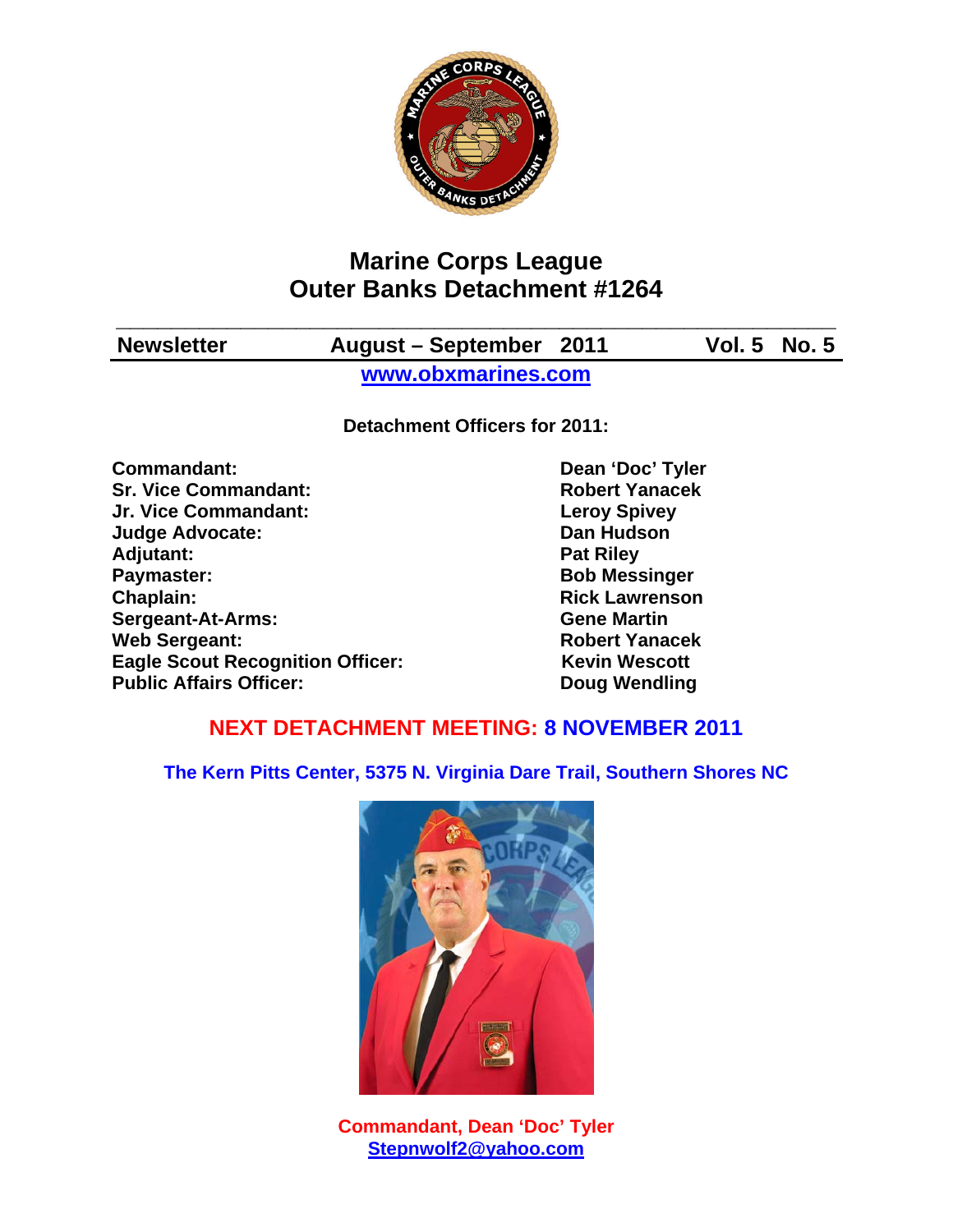## **Current Intel:**

#### **New Member Dues: 1Aug11**

**Detachment Paymaster, Bob Messinger, proposed increase in New Member dues; from \$30 to \$35. Member vote approved the change. Dues increase effective 1 August 2011. Note: For new applications ONLY… Member renewal rate remains at \$26.** 

#### **Community Outreach: Kill Devil Hills, 2Aug11**

**7 Detachment members participated in a community outreach night on 2 August 2011. They offered Marine Roses in exchange for donations, took the opportunity to recruit new members and informed community residents about the Marine Corps League.** 

#### **Hurricane Irene Cleanup: 4Sept11**

**Commandant Tyler and 3 other members assisted Detachment Paymaster, Bob Messinger and his wife Nancy with post-Irene cleanup of debris from their Colington Harbor home.** 

#### **Detachment Meeting: 13Sept11**

**Restarted regular monthly meetings after tourist season break.** 

#### **Eagle Scout Court of Honor: 24Sept11**

**Detachment was requested to participate in an Eagle Scout Court of Honor for Isaac Hughes who was home on leave after graduation from Marine Corps boot camp. Commandant Tyler and Chaplain Lawrenson attended and presented the new Marine/Eagle Scout with the Marine Corps League Certificate of Good Citizenship. Contact Eagle Scout Recognition Officer, Kevin Wescott, 252-202-8436, for more information on the Detachment Eagle Scout Recognition Program.** 

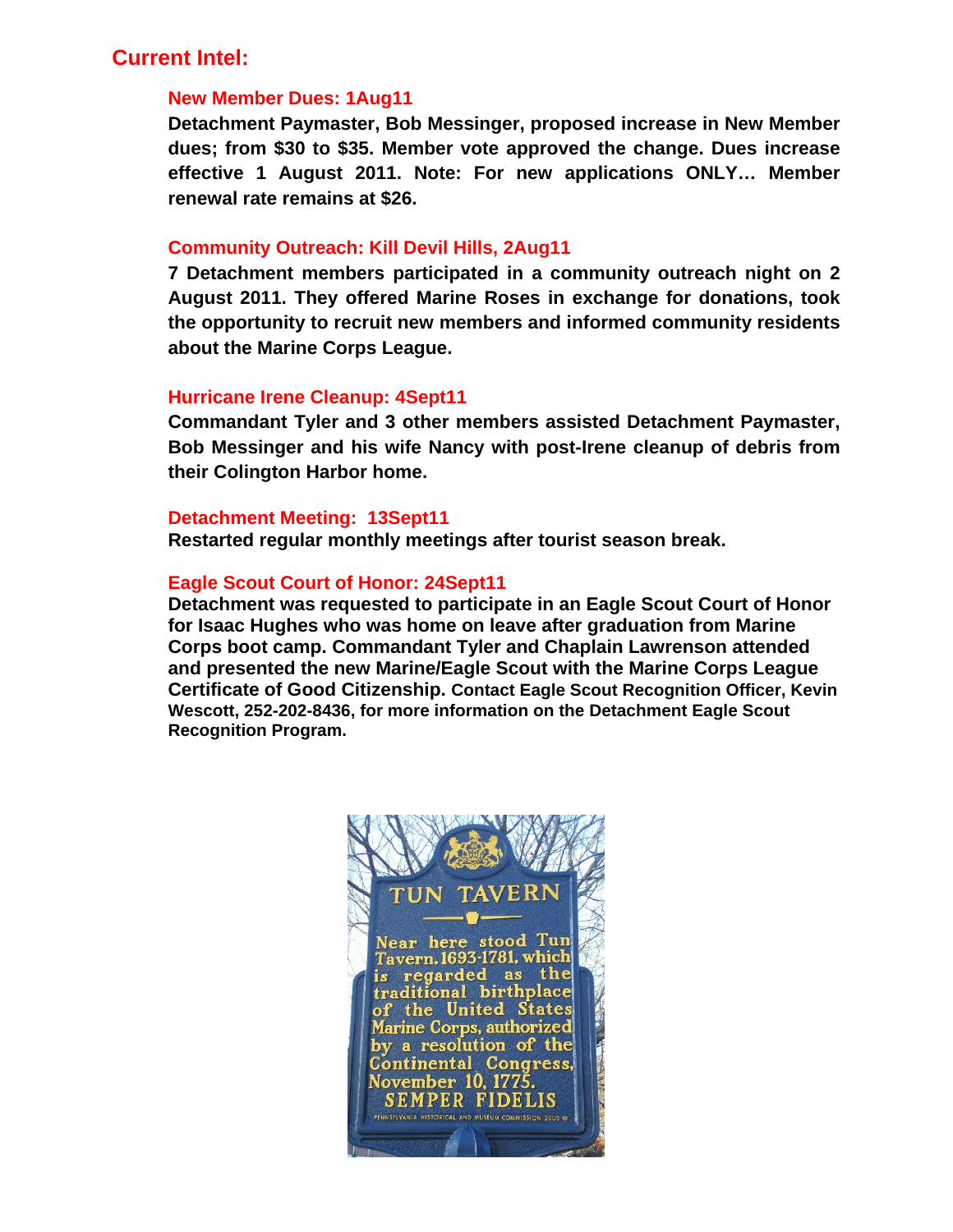**Oh, and by the way, keep your head low and stay off the ridgelines! Past Detachment Commandant, F. Kelly Chamberlain** 

## **Pay your dues [\$26] promptly to continue receiving your Marine Corps League benefits… Unsure if/when your membership dues need to be paid? Contact Bob Messinger, Paymaster at messenger.b@obxmarines.com**

**Member Businesses: We would like to place a link for any member business on our web site. Please send info to Robert Yanacek, our web sergeant, at webmaster@obxmarines.com. Support member's business if at all possible…** 

### **Eagle Scout Recognition:**

If you are aware of a Scout working toward Eagle Scout recognition, please contact: Kevin Wescott **kevwes2001@hotmail.com or phone 252-202- 8436** so that the Detachment can provide appropriate Marine Corps League recognition.

### **RECRUITING:**

**Recruiting literature is available for all members. Download from Detachment website, pick some up at the next meeting or request some from your Detachment leadership. Carry recruiting info and applications in your car… Never miss and opportunity to let a fellow Marine/FMF Corpsman know what they're missing! Make it your objective to recruit one new member this year. Recruiting is EVERYONE'S responsibility!** 

**Check your Detachment website often: www.obxmarines.com**

**Also, North Carolina and other MCL information is available at the Department NC website: www.ncmcl.org** 

**National Marine Corps League website: www.mcleague.com ALSO: Syndicated Marine Corps League News… www.ncmcl.net** 

### **Detachment Programs/Actions/Events:**

**Volunteer Drivers: To provide transportation of fellow veterans to meetings, Detachment events, VA Hospital, airport, etc. Contact a Detachment Member if you're able to assist in providing this service…** 

**Notary Public Service: Provided at NO COST to members needing Notary services. Contact Robert Yanacek, Detachment Senior Vice Commandant/Web Sergeant.** 

**Toys For Tots – Detachment Participation: HELP WANTED for 2011! Contact Robert Yanacek, 252-441-9026, for participation information. You'll be glad you did!**